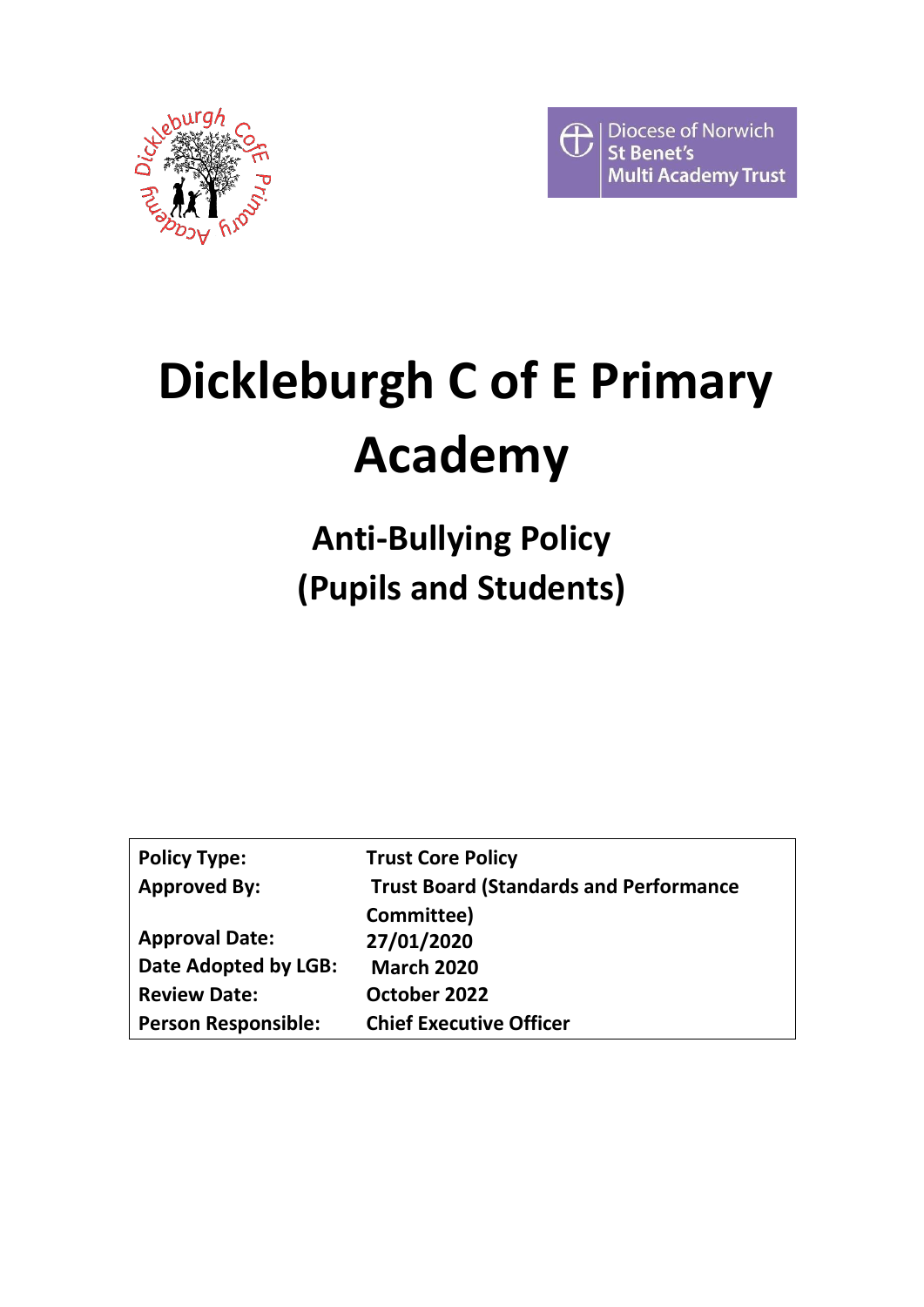# **Summary of Changes**

The model policy has been revised to reflect these changes to the statutory guidance as outlined below.

| Page<br>Ref. | <b>Section</b> | Amendment                                                                                                                                                                                                             | Date of<br>Change |
|--------------|----------------|-----------------------------------------------------------------------------------------------------------------------------------------------------------------------------------------------------------------------|-------------------|
| All          | All            | To reflect a Trust wide Approach and age appropriate policy for<br>both Primary and Secondary pupils and students along with<br>updated DfE Guidance DfE (2018) 'Mental health and wellbeing<br>provision in schools' | Sept<br>2019      |
|              |                |                                                                                                                                                                                                                       |                   |
|              |                |                                                                                                                                                                                                                       |                   |
|              |                |                                                                                                                                                                                                                       |                   |
|              |                |                                                                                                                                                                                                                       |                   |
|              |                |                                                                                                                                                                                                                       |                   |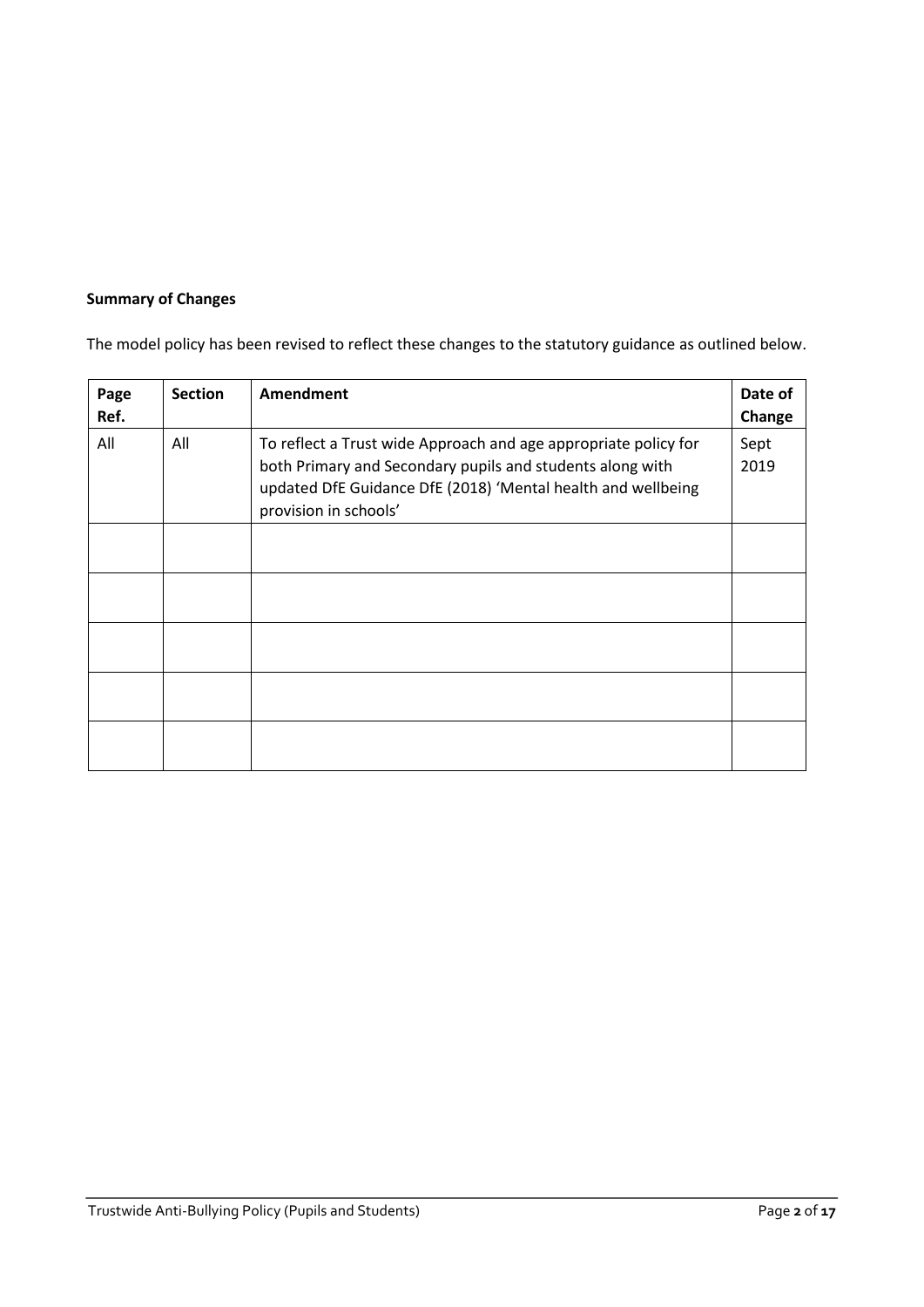# **Contents:**

- 1. Roles and Accountability
- 2. Policy statement of intent
- 3. Legal framework
- 4. Definition
- 5. Types of bullying
- 6. Responsibilities
- 7. Statutory implications
- 8. Prevention
- 9. Signs of bullying
- 10. Staff principles
- 11. Preventing peer-on-peer sexual abuse
	- Managing disclosures
	- Confidentiality
- 12. Cyber bullying
- 13. Procedures
- 14. Sanctions
- 15. Support
- 16. Follow-up support
- 17. Bullying outside of academy
- 18. Monitoring and review

# **Appendices**

Appendix 1 – Bullying Report Form

# **1 Roles and Accountabilities**

St Benet's Multi Academy Trust is accountable for all policies across its Academies. All policies whether relating to an individual academy or the whole Trust will be written and implemented in line with our ethos and values as articulated in our prospectus. We are committed to the provision of high-quality education in the context of the Christian values of service, thankfulness and humility where individuals are valued, aspirations are high, hope is nurtured and talents released.

A Scheme of Delegation for each academy sets out the responsibilities of the Local Governing Body and Head Teacher. The Head Teacher of each academy is responsible for the implementation of all policies of the Academy Trust.

All employees of the Academy Trust are subject to the Trust's policies.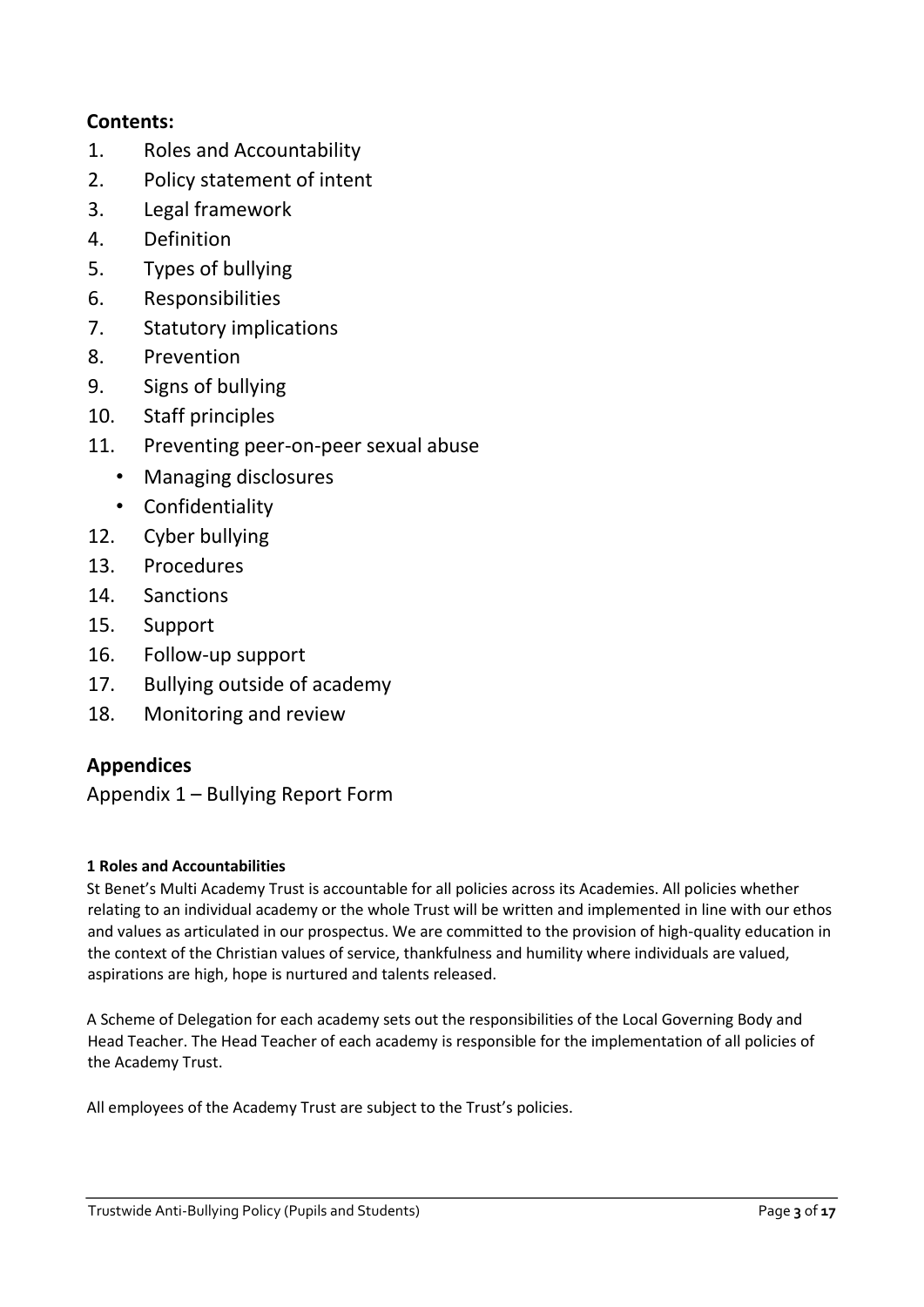# **2 Policy Statement of Intent**

Dickleburgh C of E Primary Academy takes great pride in its friendly atmosphere and the Christian values which all members of the academy (both staff and pupils) show towards each other. This considerate behaviour is encouraged at all times. We celebrate the fact that everyone in our community may be different and have different points of view, not that they are better or worse than anyone else.

The academy must be a safe, friendly and secure place to each individual, and this cannot be so for any individual who is in any way bullied. The academy's objective is to promote and encourage the maintenance of a friendly atmosphere.

This policy outlines how instances of bullying are dealt with, including the procedures to prevent occurrences of bullying.

These strategies, such as learning about tolerance and difference as part of the academy's curriculum, aim to promote an inclusive, tolerant and supportive ethos at the academy.

The Education and Inspections Act 2006 outlines several legal obligations regarding the academy's response to bullying. Under section 89, school must have measures in place to encourage good behaviour and prevent all forms of bullying amongst pupils. These measures are part of the academy's Behavioural Policy, which is communicated to all pupils, academy staff and parents.

All staff, parents and pupils work together to prevent and reduce any instances of bullying at the academy. There is a zero-tolerance policy for bullying at the academy.

Dickleburgh C of E Primary Academy believes that all pupils are entitled to learn in a safe and supportive environment; this means being free from all forms of bullying behaviour.

| Signed by: |                    |                 |  |
|------------|--------------------|-----------------|--|
|            | Headteacher        | Date: 18/3/2020 |  |
| 1lbookell  |                    |                 |  |
|            | Chair of governors | Date: 11/6/2020 |  |
|            |                    |                 |  |

# **Legal framework**

3.1. This policy has due regard to all relevant legislation including, but not limited to, the following:

- Education and Inspections Act 2006
- Equality Act 2010
- Protection from Harassment Act 1997
- Malicious Communications Act 1988
- Public Order Act 1986
- Communications Act 2003
- Human Rights Act 1998
- Crime and Disorder Act 1998
- Education Act 2011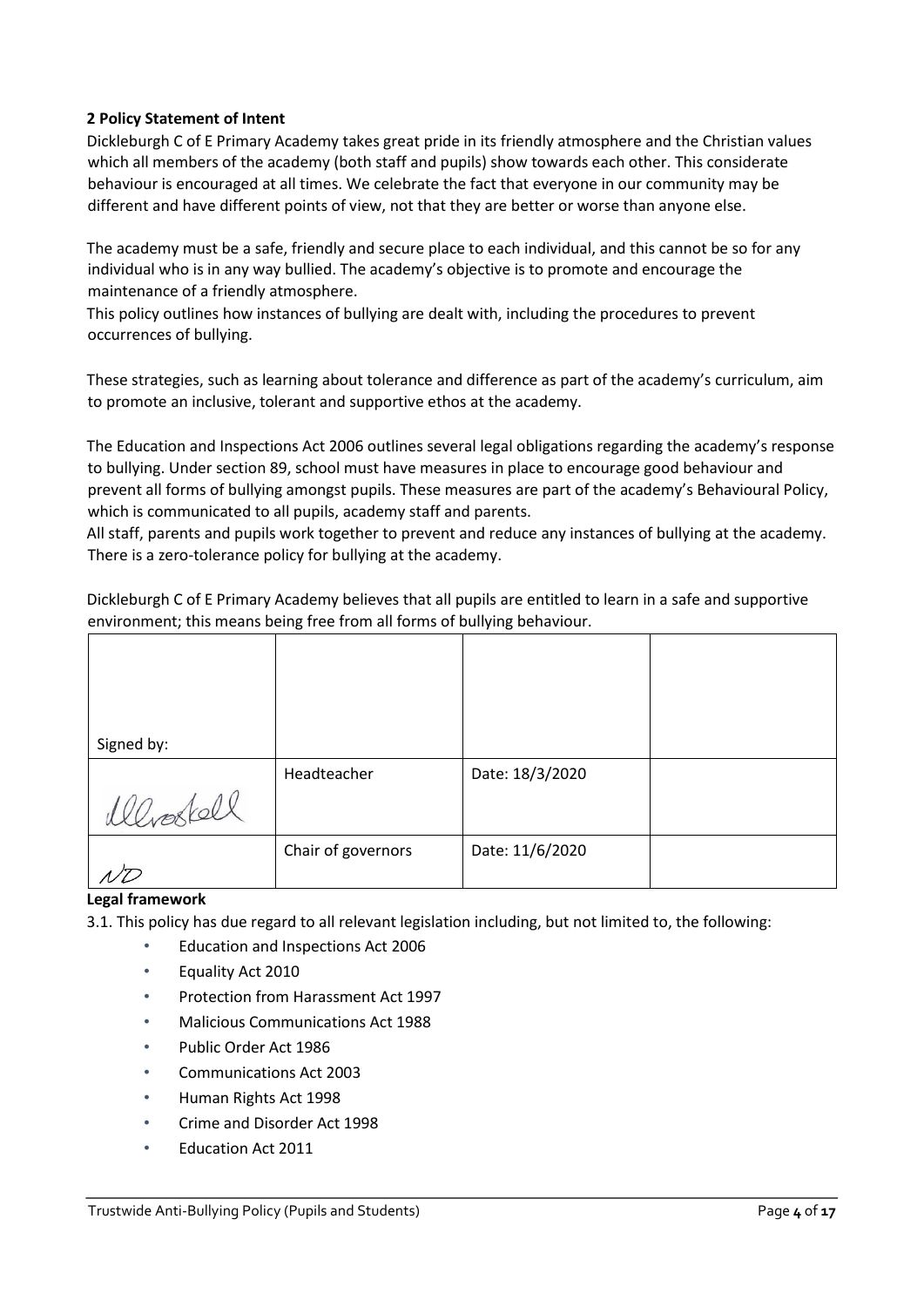- 3.2. This policy has been written in accordance with guidance, including, but not limited to:
	- DfE (2017) 'Preventing and tackling bullying'
	- DfE (2018) 'Sexual violence and sexual harassment between children in schools and colleges' DfE (2018) 'Mental health and wellbeing provision in school'
- 3.3. This policy operates in conjunction with the following academy policies:
	- Behavioural Policy
	- Safeguarding and Child Protection Policy
	- E-safety and Acceptable Use of ICT Policy
	- Health and Safety Policy
	- Weapons and Knives Policy

#### **4. Definition**

- 4.1. For the purpose of this policy, "bullying" is defined as persistent behaviour by an individual or group with the intention of verbally, physically, or emotionally harming another person or group.
- 4.2. Bullying is generally characterised by:
	- **Repetition**: Incidents are not one-offs; they are frequent and happen over a period of time.
	- **Intent**: The perpetrator(s) means to cause verbal, physical or emotional harm; it is not accidental.
	- **Targeting**: Bullying is generally targeted at a specific individual or group.
	- **Power imbalance**: Whether real or perceived, bullying is generally based on unequal power relations
	- 4.3. Vulnerable pupils are more likely to be the targets of bullying due to the attitudes and behaviours some young people have towards those who are different from themselves.
	- 4.4. Vulnerable pupils may include, but are not limited to:
	- Pupils with SEND.
	- Pupils who are adopted.
	- Pupils suffering from a health problem.
	- Pupils with caring responsibilities.

# **5. Types of bullying**

- 5.1. Many kinds of behaviour can be considered bullying and can be related to almost anything.
- 5.2. Teasing another pupil because of their appearance, religion, ethnicity, gender, sexual-orientation, home life, culture, disability, or SEND are some of the types of bullying that can occur.
- 5.3. Bullying is acted out through the following mediums:
	- **Verbally**
	- **Physically**
	- **Emotionally**
	- Online (Cyber)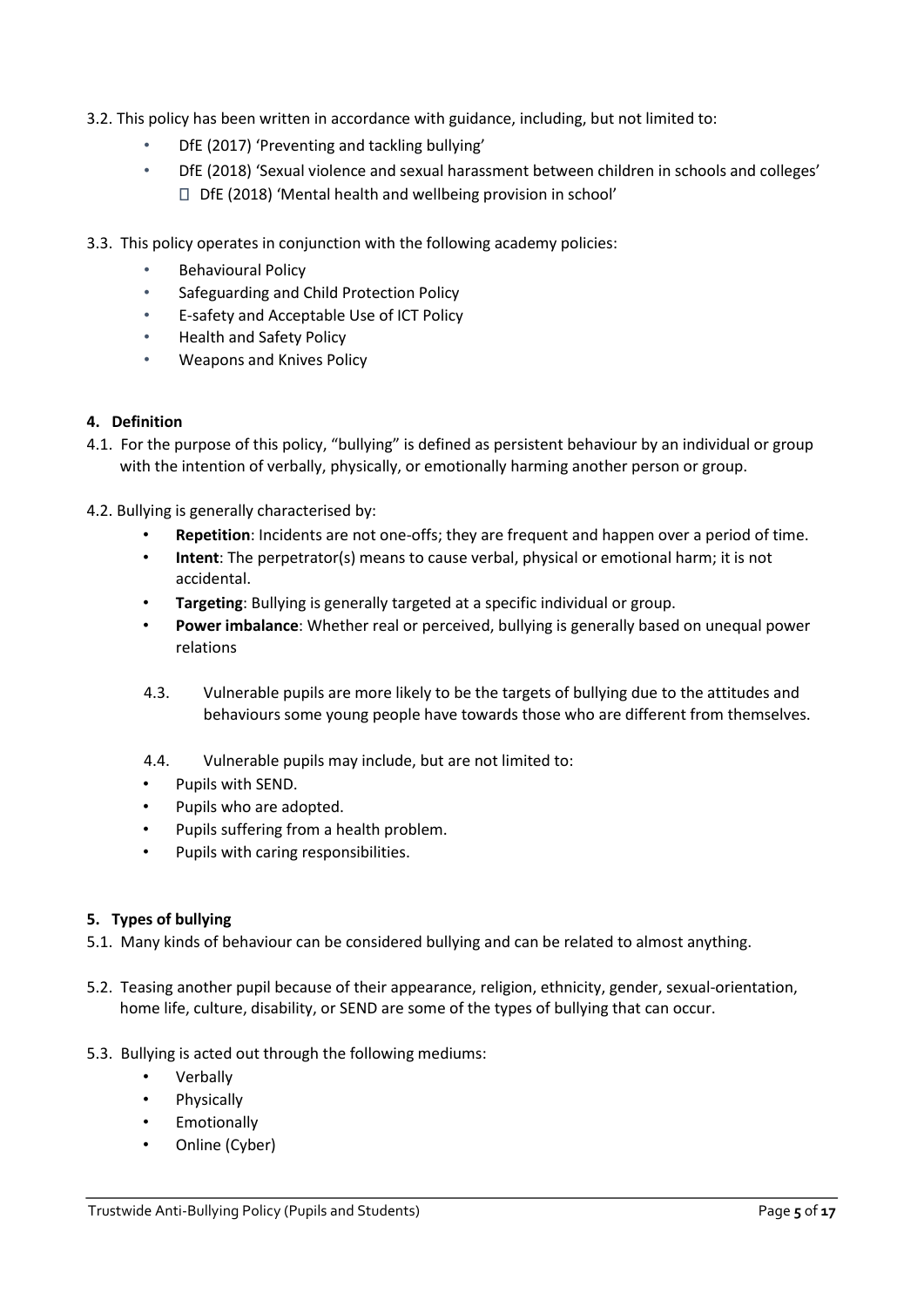- 5.4. **Racist bullying:** Bullying another person based on their ethnic background, religion or skin colour. Racist bullying is a criminal offence under the Crime and Disorder Act 1998 and Public Order Act 1986.
- 5.5. **Homophobic bullying:** Bullying another person because of their actual or perceived sexual orientation.
- 5.6. **Transphobic bullying:** Bullying based on another person's gender 'variance' or for not conforming to dominant gender roles.
- 5.7. **Sexist bullying:** Bullying based on sexist attitudes expressed in a way to demean, intimidate or harm another person because of their sex or gender. Sexist bullying may sometimes be characterised by inappropriate sexual behaviours.
- 5.8. **Sexual bullying:** Bullying behaviour that has a physical, psychological, verbal or non-verbal sexual dimension/dynamic that subordinates, humiliates or intimidates another person. This is commonly underpinned by sexist attitudes or gender stereotypes.
- 5.9. **Prejudicial bullying:** Bullying based on prejudices directed towards specific characteristics, e.g. SEND or mental health issues.
- 5.10. **Relational bullying:** Bullying that primarily constitutes of excluding, isolating and ostracising someone – usually through verbal and emotional bullying.

# **6. Responsibilities**

- 6.1. The CEO of the Trust is responsible for:
	- Evaluating and reviewing this policy to ensure that it is not discriminatory.
	- Reviewing and amending this policy, accounting for new legislation and government guidance Analysing any bullying data to establish patterns and reviewing this policy in light of these.
- 6.2. The Local Governing Body is responsible for:
	- Receiving reports from the headteacher regarding patterns of bullying and monitoring the impact of the strategies implemented by the school to prevent recurrences of bullying.
- 6.3. The Headteacher is responsible for:
	- The overall implementation of this policy
	- Ensuring that the academy adopts a tolerant and open-minded policy towards difference.
	- Ensuring the academy is inclusive.
	- using staff experience of dealing with bullying incidents in previous years to improve procedures.
	- Keeping a Bullying Report Form of all reported incidents, including which type of bullying has occurred, to allow for proper analysis of the data collected.
	- Analysing the data in the bullying record at **termly** intervals to identify trends, so that appropriate measures to tackle them can be implemented.
	- Arranging appropriate training for staff members.
- 6.4. The Senior Leadership Team are responsible for:
	- Corresponding and meeting with parents where necessary.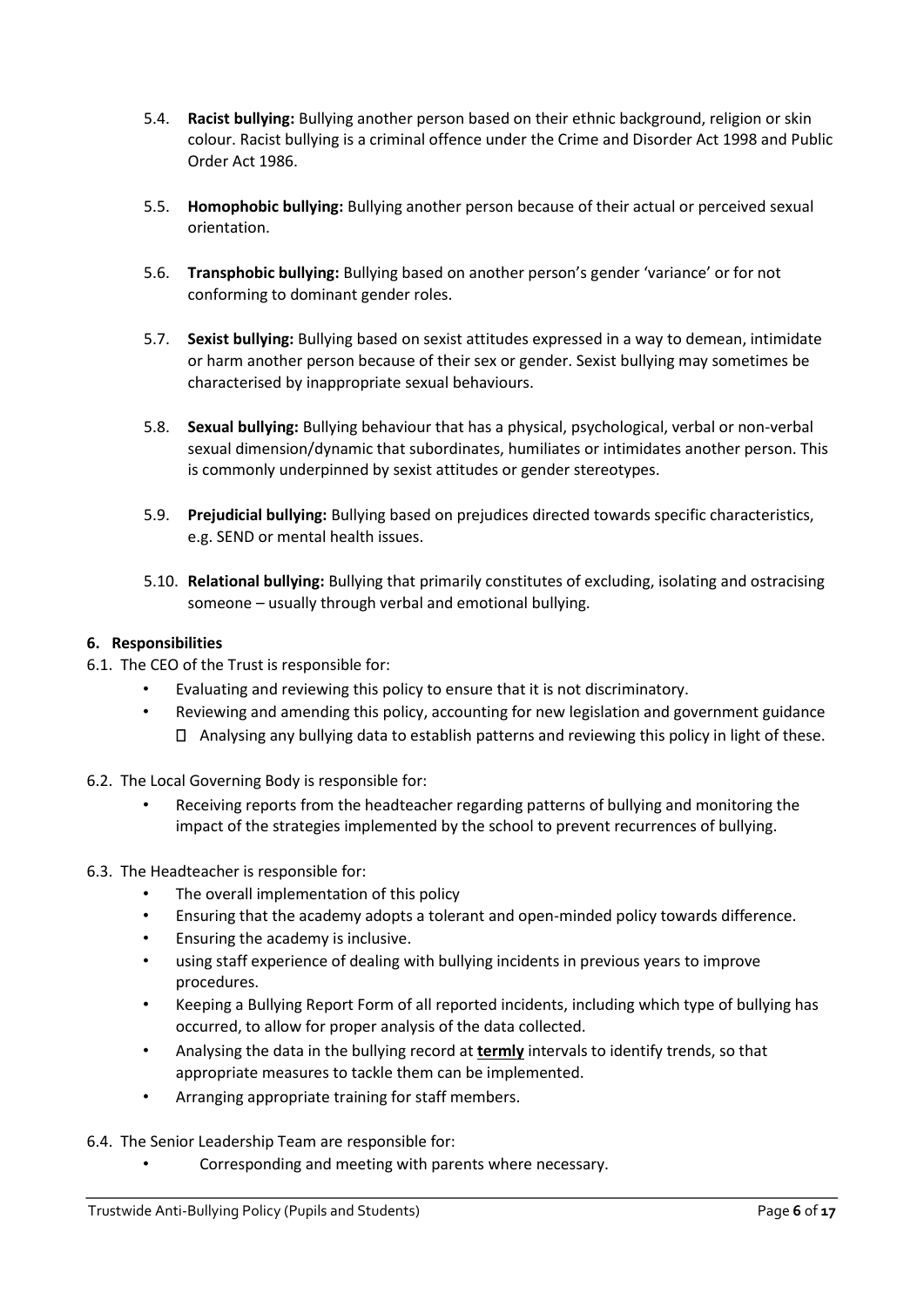• Providing a point of contact for pupils/students and parents, when more serious bullying incidents occur.

6.5. Teachers are responsible for:

- Being alert to social dynamics in their class.
- Being available for pupils/students who wish to report bullying.
- Providing follow-up support after bullying incidents.
- Being alert to possible bullying situations, particularly exclusion from friendship groups, and that they inform the pupil's class teacher of such observations.
- Refraining from gender stereotyping when dealing with bullying.
- Understanding the composition of pupil/student groups, showing sensitivity to those who have been the victims of bullying.
- Reporting any instances of bullying once they have been approached by a pupil/student for support.

6.6. The Deputy Headteacher – Pastoral and Safeguarding is responsible for:

- Offering emotional support to victims of bullying.
- Alerting the relevant class teachers and pastoral team regarding any incidents of bullying.
- 6.7. Parents/guardians are responsible for:
	- Informing their child's class teacher if they have any concerns that their child is the victim of bullying or involving in bullying in anyway.
	- Being watchful of their child's behaviour, attitude and characteristics and informing the relevant staff members of any changes.
- 6.8. Pupils/Students are responsible for:
	- Informing a member of staff if they witness bullying or are a victim of bullying.
	- Not making counter-threats if they are victims of bullying.
	- Walking away from dangerous situations and avoiding involving other pupils in incidents.
	- Keeping evidence of cyber bullying and informing a member of staff should they fall victim to cyber bullying.

#### **7. Statutory implications**

- 7.1. The academy understands that, under the Equality Act 2010, it has a responsibility to:
	- Eliminate unlawful discrimination, harassment, victimisation and any other conduct prohibited by the act.
	- Advance equality of opportunity between people who share a protected characteristic and people who do not share it.
	- Foster good relations between people who share a protected characteristic and people who do not share it.
	- 7.2. The academy understands that, under the Human Rights Act (HRA) 1998, it could have charges brought against it if it allows the rights of children and young people at the academy to be breached

by failing to take bullying seriously.

7.3. The Headteacher will ensure that this policy complies with the HRA; the Headteacher understands that they cannot do this without fully involving their teaching staff.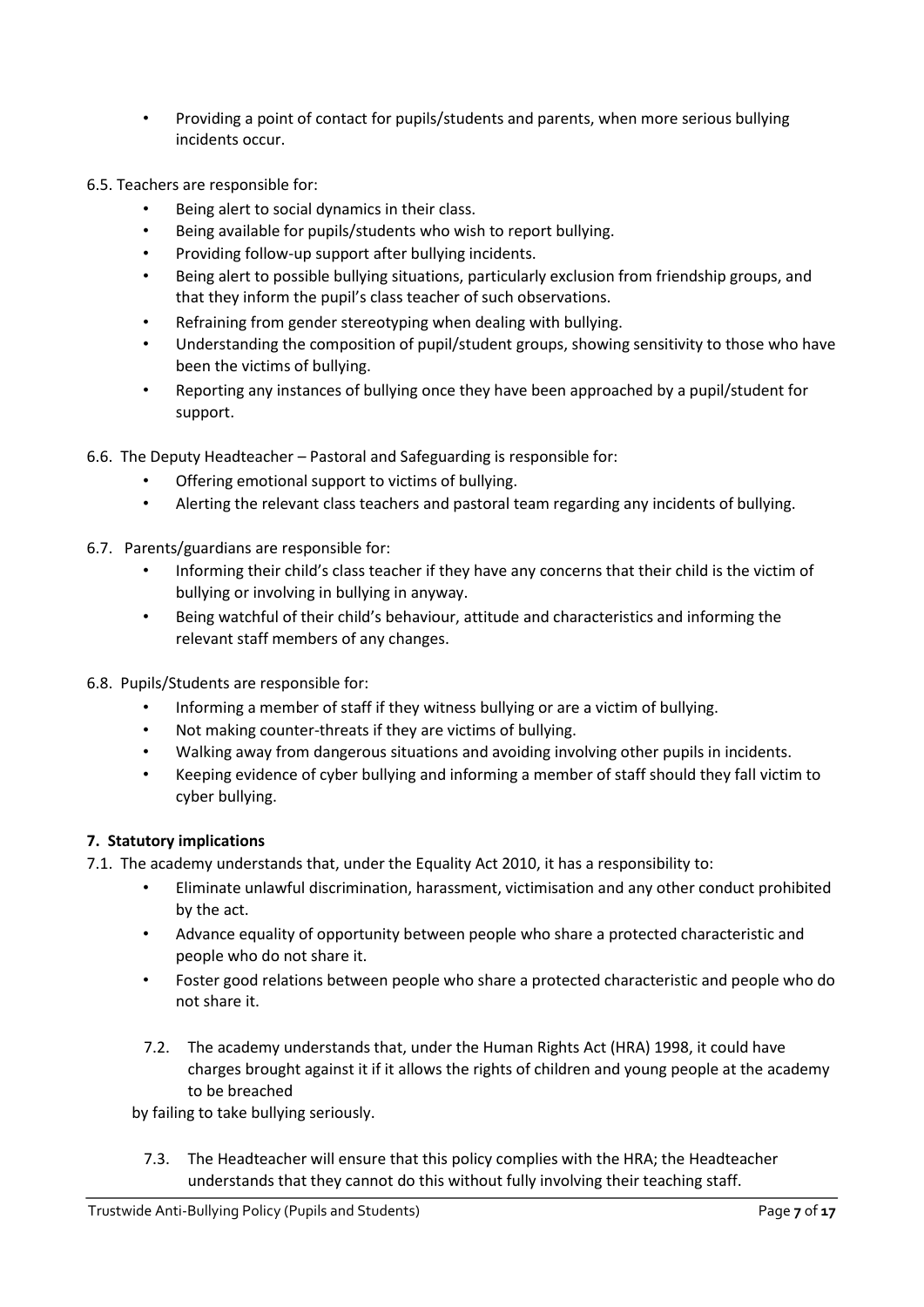- 7.4. Although bullying itself is not a criminal offence, some types of harassment, threatening behaviour and/or communications may be considered criminal offences:
- Under the Malicious Communications Act 1988, it is an offence for a person to electronically communicate with another person with the intent to cause distress or anxiety, or in a way which conveys a message which is indecent or grossly offensive, a threat, or contains information which is false and known or believed to be false by the sender.
- The Protection from Harassment Act 1997 makes it an offence to knowingly pursue any course of conduct amounting to harassment.
- Section 127 of the Communications Act 2003 makes it an offence to send, by means of a public electronic communications network, a message, or other matter, that is grossly offensive or of an indecent, obscene or menacing character. It is unlawful to disseminate defamatory information through any media, including internet sites.
- Other forms of bullying which are illegal and should be reported to the police include: violence or assault, theft, repeated harassment or intimidation and hate crimes.

#### **8 Prevention**

- 8.1. The academy clearly communicates a whole-academy commitment to addressing bullying in the form of a written statement which is regularly promoted across the whole academy.
- 8.2. All reported or investigated instances of bullying will be investigated by a member of staff.
- 8.3. Staff will encourage pupil/student cooperation and the development of interpersonal skill using group work and pair work.
- 8.4. All types of bullying will be discussed as part of the curriculum. Diversity, difference and respect for others is promoted and celebrated through various lessons.
- 8.5. Seating plans will be organised and altered in a way that prevents instances of bullying.
- 8.6. Potential victims of bullying are placed in working groups with other pupils/students who do not abuse or take advantage of others.
- 8.7. Opportunities to extend friendship groups and interactive skills are provided through participation in special events, for example, drama productions, sporting activities and cultural groups.
- 8.8. All members of the academy are made aware of this policy and their responsibilities in relation to it.
- 8.9. All staff members receive training on identifying and dealing with the different types of bullying.
- 8.10. A safe place, supervised by a teacher, is available for pupils to go to during free time if they feel threatened or wish to be alone. The teacher supervising the area will speak to pupils to find out the cause of any problems and, ultimately, stop any form of bullying taking place.
- 8.11. Students/Pupils deemed vulnerable, will meet with their class teacher or a member of the pastoral team regularly to ensure any problems can be actioned quickly.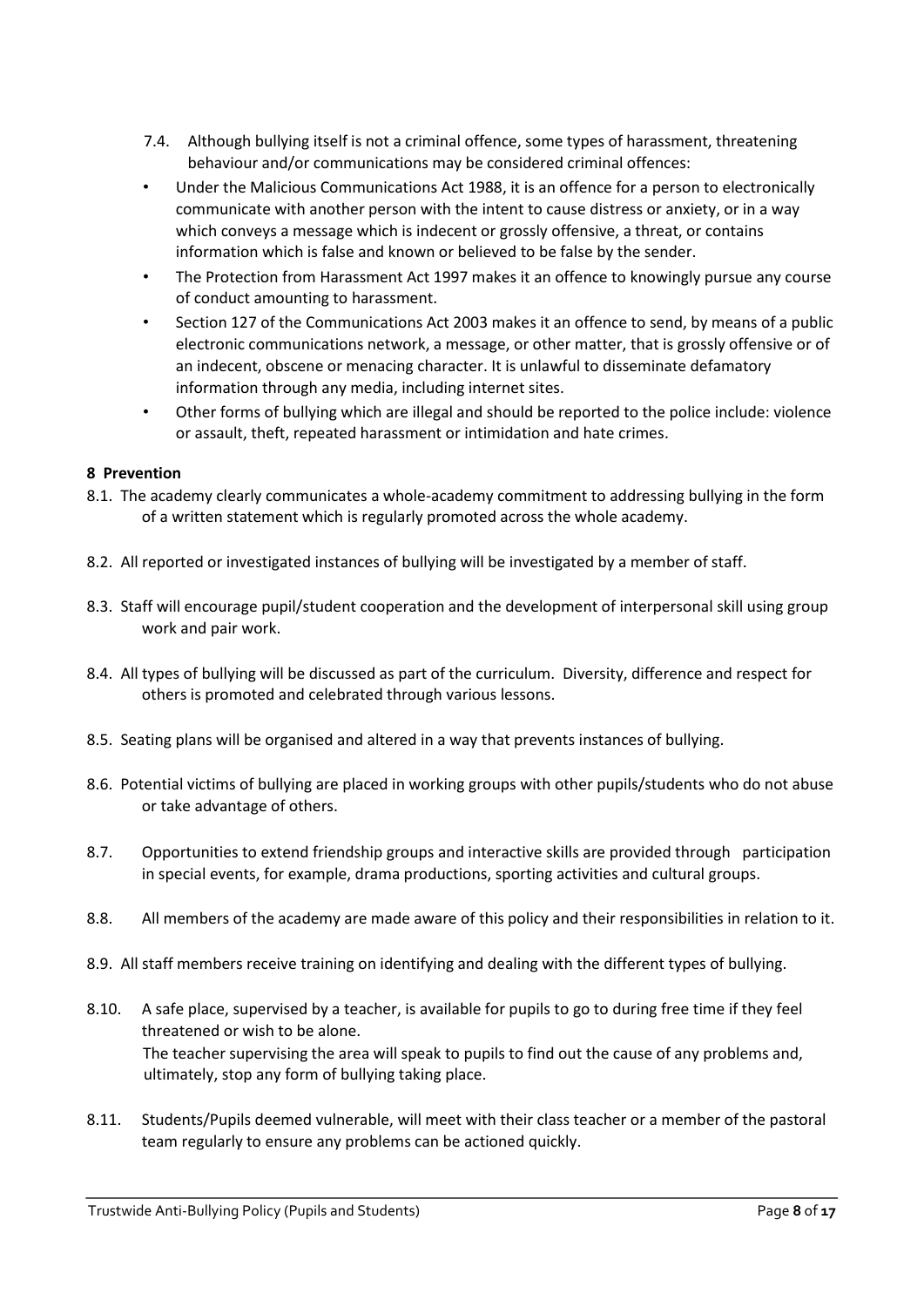- 8.12. Class teachers and the SENCO will also offer an 'open door' policy allowing pupils/students to discuss any bullying, whether they are victims or have witnessed an incident.
- 8.13. Before a vulnerable pupil/students joins the academy, the pupil's class teacher and the Designated Safeguarding Lead will develop a strategy to prevent bullying from happening – this will include giving the pupil a buddy to help integrate them into the academy and regular contact with members of the pastoral team.
- 8.14. The academy will be alert to, and address, any mental health and wellbeing issues amongst pupils, as these can be a cause of bullying behaviour.
- 8.15. The academy will ensure potential perpetrators are given support as required, so their educational, emotional and social development isn't negatively influenced by outside factors, e.g. mental health issues.

# **9. Signs of bullying**

- 9.1. Staff will be alert to the following signs that may indicate a pupil/student is a victim of bullying:
	- Being frightened to travel to or from the academy
	- Asking to be driven to the academy
	- Unwillingness to attend the academy
	- **Truancy**
	- Becoming anxious or lacking confidence
	- Saying that they feel ill in the morning
	- Decreased involvement in academy work
	- Returning home with torn clothes or damaged possessions
	- Missing possessions
	- Missing dinner money
	- Asking for extra money or stealing
	- Cuts or bruises
	- Lack of appetite
	- Unwillingness to use the internet or mobile devices
	- Becoming agitated when receiving calls or text messages
	- Lack of eye contact
	- Becoming short tempered
	- Change in behaviour and attitude at home
	- 9.2. Although the signs outlined above may not be due to bullying, they may be due to deeper social, emotional or mental health issues, so are still worth investigating.
	- 9.3. Pupils/students who display a significant number of these signs are approached by a member of staff, to determine the underlying issues, whether they are due to bullying or other issues.
	- 9.4. In addition, staff will be aware of the potential factors that may indicate a person is likely to have bullying behaviours, including, but not limited to, the following:
	- They have experienced mental health problems, which have led to the pupil/student becoming aggravated
	- They have been the victim of domestic abuse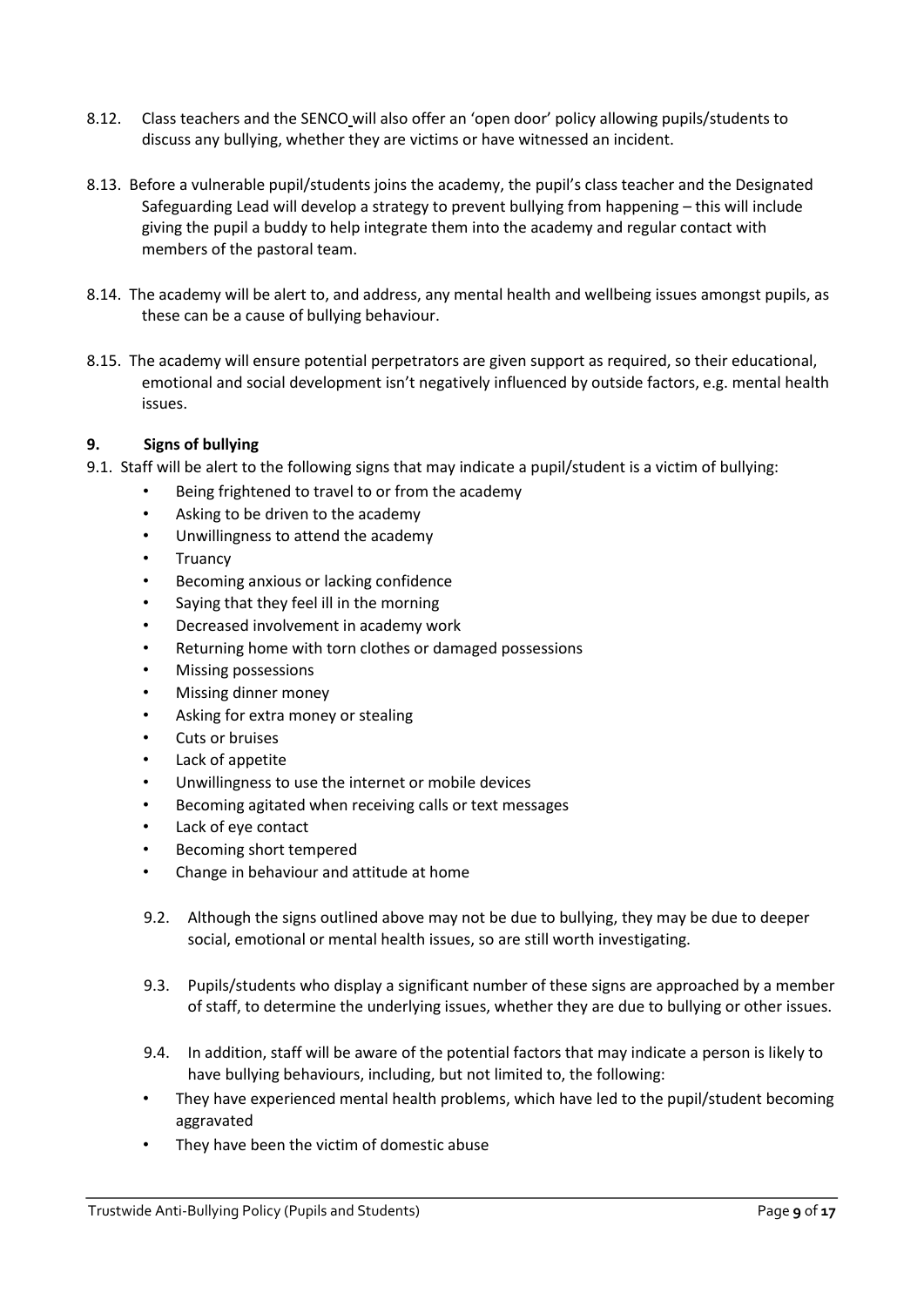- Their academic performance has started to fall, which has meant they are stressed
- 9.5. If staff become aware of any factors that could lead to bullying behaviours, they will notify the headteacher who will investigate the matter and monitor the situation.

# **10. Staff principles**

- 10.1. The academy will ensure that prevention is a prominent aspect of its anti-bullying vision.
- 10.2. Staff will treat reports of bullying seriously and they will not ignore signs of suspected bullying.
- 10.3 Unpleasantness from one pupil/student towards another is always challenged and never ignored.
- 10.4. Staff act immediately when they become aware of a bullying incident; this applies to all staff, not solely teaching staff.
- 10.5. Staff always respect pupils' privacy, and information about specific instances of bullying are not discussed with others, unless it is in a setting that the victim has given consent to, or there is a safeguarding concern.
- 10.6. If a member of staff believes a pupil is in danger, e.g. of being hurt, they will inform the **DSL** immediately.
- 10.7. Follow-up support is given to both the victim and bully in the months following any incidents, to ensure all bullying has stopped.

# **11. Preventing peer-on-peer sexual abuse**

- 11.1. The academy has a zero-tolerance approach to all forms of peer-on-peer sexual abuse, including sexual harassment and sexual violence.
- 11.2. Sexual harassment refers to unwanted conduct of a sexual nature that occurs online or offline.
- 11.3. Sexual harassment violates a child's dignity and makes them feel intimidated, degraded or humiliated, and can create a hostile, sexualised or offensive environment. If left unchallenged, sexual harassment can create an atmosphere that normalises inappropriate behaviour and may lead to sexual violence.
- 11.4. Sexual violence refers to the three following offences:
	- **Rape**: A person (A) commits an offence of rape if he intentionally penetrates the vagina, anus or mouth of another person (B) with his penis, B does not consent to the penetration and A does not reasonably believe that B consents.
	- **Assault by Penetration**: A person (A) commits an offence if s/he intentionally penetrates the vagina or anus of another person (B) with a part of her/his body or anything else, the penetration is sexual, B does not consent to the penetration and A does not reasonably believe that B consents.
	- **Sexual Assault**: A person (A) commits an offence of sexual assault if s/he intentionally touches another person (B), the touching is sexual, B does not consent to the touching and A does not reasonably believe that B consents.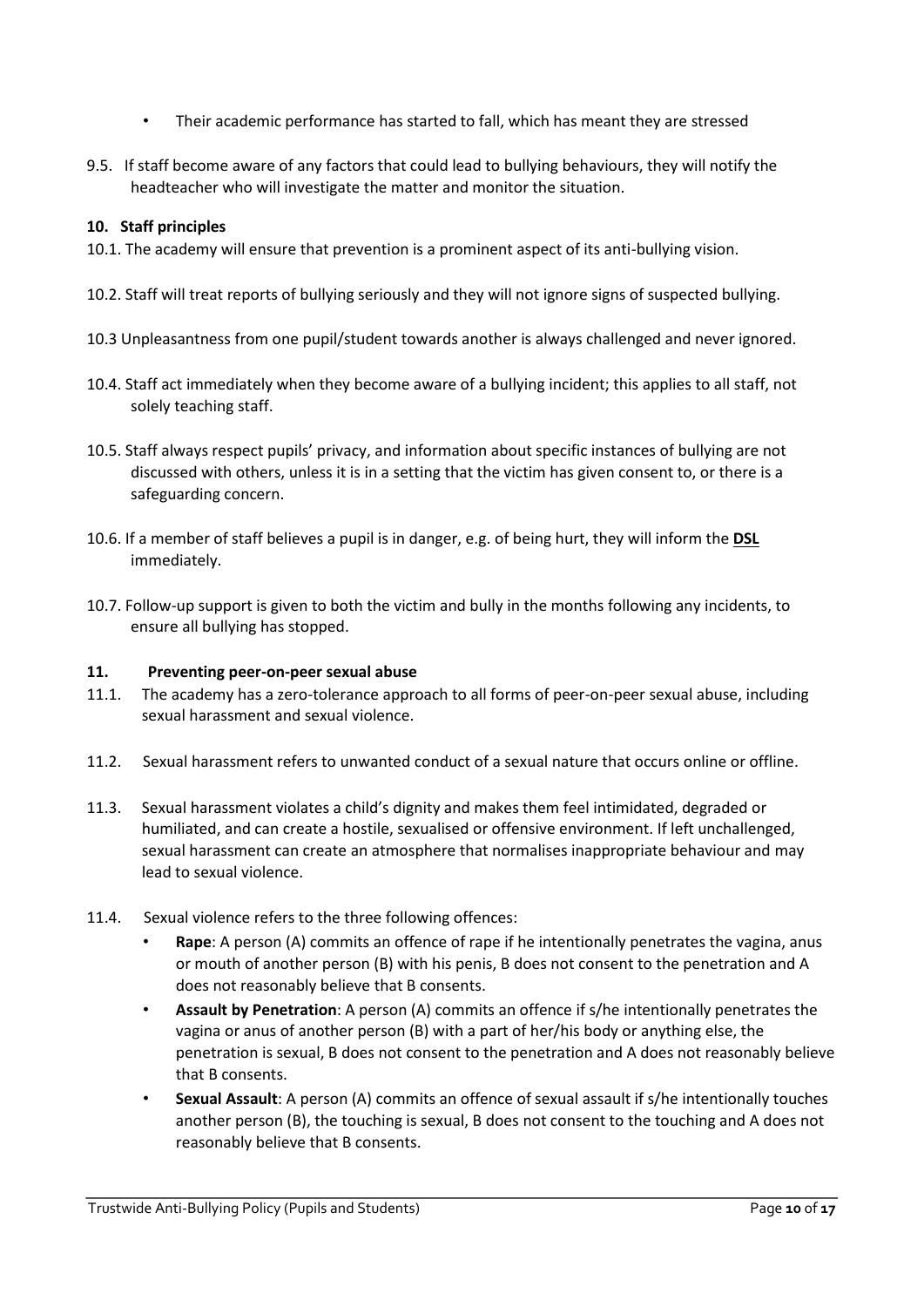- 11.5. The academy's Safeguarding Policy including Child Protection outlines our stance on addressing peeron-peer sexual abuse, and the procedures in place will be adhered to if any instances of sexual harassment or sexual violence be uncovered.
- 11.6. To prevent peer-on-peer abuse and address the wider societal factors that can influence behaviour, the academy will educate pupils/students about abuse, its forms and the importance of discussing any concerns and respecting others through the curriculum, assemblies and PSHE lessons.
- 11.7. The academy will also ensure that pupil/students are taught about safeguarding, including online safety, as part of a broad and balanced curriculum in PSHE lessons, RSE and group sessions. Such content will be age and stage of development specific, and tackle issues such as the following:  $\Box$  Healthy relationships
- Respectful behaviour
- Gender roles, stereotyping and equality
- Body confidence and self-esteem
- Prejudiced behaviour
- That sexual violence and sexual harassment is always wrong  $\Box$  Addressing cultures of sexual harassment
- 11.8. All staff will be aware that pupils/students of any age and sex are capable of abusing their peers and will never tolerate abuse as "banter" or "part of growing up".
- 11.9. All staff will be aware that peer-on-peer abuse can be manifested in many ways, including sexting and gender issues, such as girls being sexually touched or assaulted, and boys being subjected to hazing/initiation type of violence which aims to cause physical, emotional or psychological harm.
- 11.10.All staff will be made aware of the heightened vulnerability of pupils/students with SEND, who are three times more likely to be abused than their peers.
- 11.11.Staff will not assume that possible indicators of abuse relate to the pupil/student's SEND and will always explore indicators further.
- 11.12.LGBT children can be targeted by their peers. In some cases, children who are perceived to be LGBT, whether they are or not, can be just as vulnerable to abuse as LGBT children.
- 11.13.The academy's response to boy-on-boy and girl-on-girl sexual violence and sexual harassment will be equally as robust as it is for incidents between children of the opposite sex.
- 11.14.Pupils/students will be made aware of how to raise concerns or make a report and how any reports will be handled – this includes the process for reporting concerns about friends or peers.
- 11.15.If a child has been harmed, is in immediate danger or is at risk of harm, a referral will be made to children's social care services (CSCS).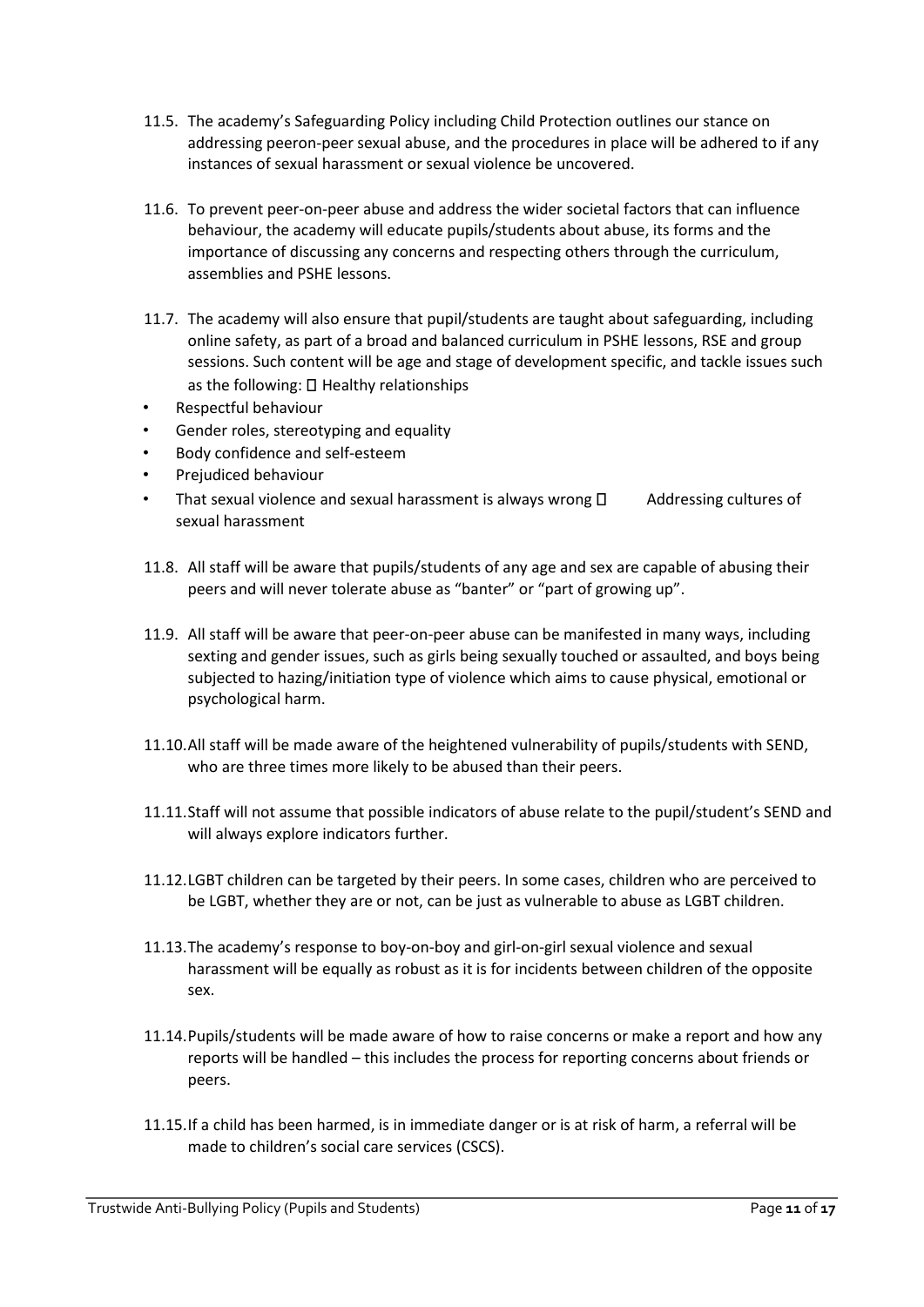#### **Managing disclosures**

11.16. Victims will always be taken seriously, reassured, supported and kept safe.

- 11.17. Victims will never be made to feel like they are causing a problem or made to feel ashamed.
- 11.18. If a friend of a victim makes a report or a member of staff overhears a conversation, staff will act they will never assume that someone else will deal with it. The basic principles remain the same as when a victim reports an incident; however, staff will consider why the victim has not chosen to make a report themselves and the discussion will be handled sensitively and with the help of CSCS where necessary. If staff are in any doubt, they will speak to the DSL (Designated Safeguarding Lead).
- 11.19. The DSL will be informed of any allegations of abuse against pupil/students with SEND. They will record the incident in writing and, working with the SENCO, decide what course of action is necessary, with the best interests of the pupil/student in mind at all times.

#### **Confidentiality**

- 11.20. The academy will only engage with staff and agencies required to support the victim and/or be involved in any investigation.
- 11.21. If a victim asks the academy not to tell anyone about the disclosure, the academy will not make this promise.
- 11.22. Even without the victim's consent, the information may still be lawfully shared if it is in the public interest and protects children from harm.
- 11.23. The DSL will consider the following when making confidentiality decisions:
	- Parents will be informed unless it will place the victim at greater risk.
	- If a child is at risk of harm, is in immediate danger or has been harmed, a referral will be made to CSCS.
	- Rape, assault by penetration and sexual assaults are crimes reports containing any such crimes will be passed to the police.
	- 11.24. More information regarding the academy's stance on preventing peer-on-peer sexual abuse is available in our Safeguarding Policy including Child Protection.
	- 11.25. The academy's pupil/ student privacy notice will be adhered to at all times.

#### **12. Cyber bullying**

- 12.1. The academy has an E-safety policy in place, which outlines the academy's zero tolerance approach to cyber bullying.
- 12.2. The academy views cyber bullying in the same light as any other form of bullying and will follow the sanctions set out in section 14 this policy if they become aware of any incidents.
- 12.3. The academy will support pupil/students who have been victims of cyber bullying by holding formal and informal discussions with the pupil/student about their feelings and whether the bullying has stopped, in accordance with section 15 and section 16 of this policy.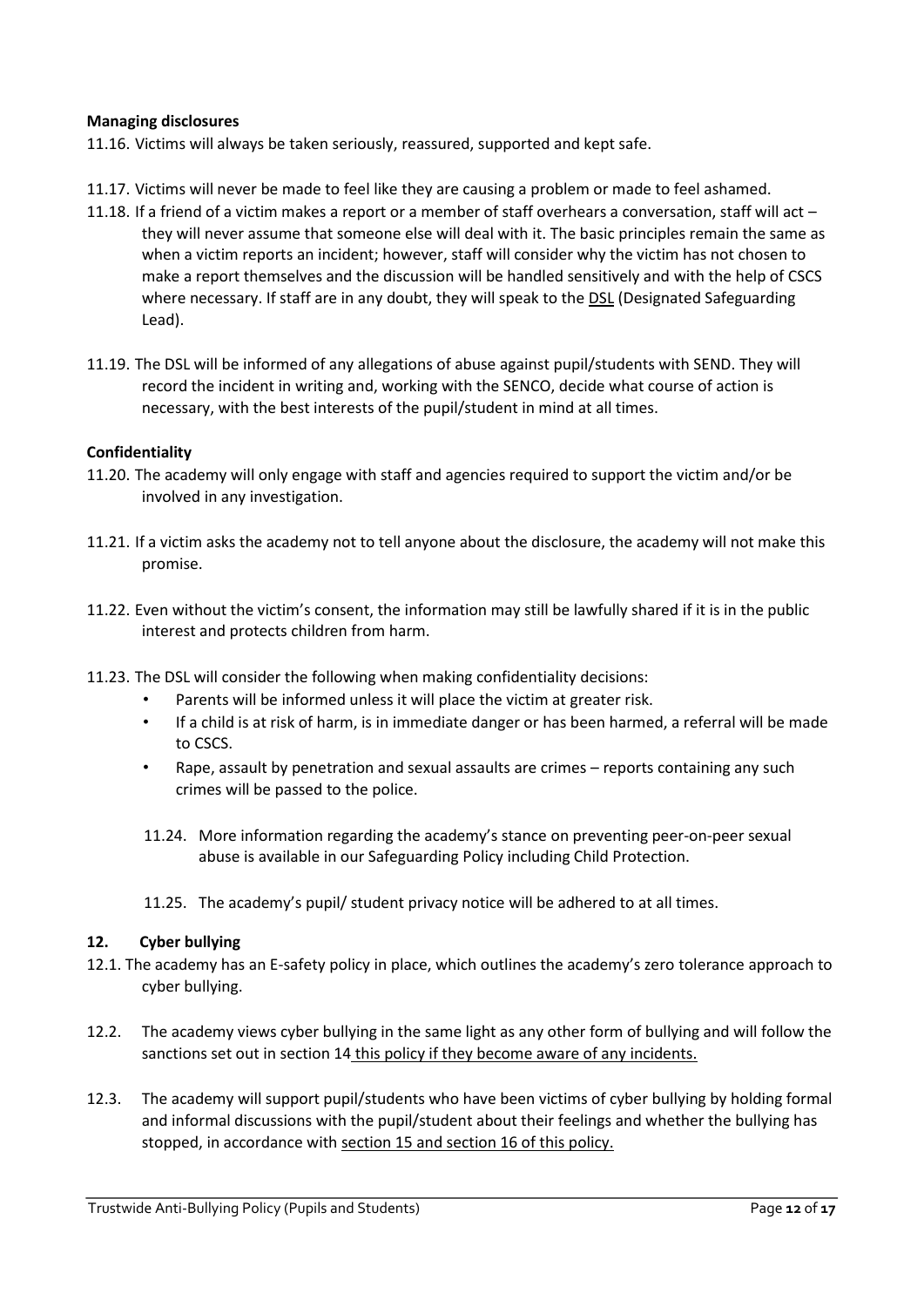- 12.4. In accordance with the Education Act 2011, the academy has the right to examine and delete files from pupils' personal devices, e.g. mobiles phones, where there is good reason to do so. This power applies to all schools and there is no need to have parental consent to search through a young person's mobile phone.
- 12.5. If an electronic device is seized by a member of staff, and there is reasonable ground to suspect that it contains evidence in relation to an offence, the device must be given to the police as soon as it is reasonably practicable.
- 12.6. If a staff member finds material that they do not suspect contains evidence in relation to an offence, the Headteacher will decide whether it is appropriate to delete or retain the material as evidence of a breach of the relevant policies.
- 12.7. The academy's Behaviour Policy will be followed at all times.

# **13. Procedures**

- 13.1. Minor incidents are reported to the victim's class teacher or a member of the pastoral team, who investigates the incident, sets appropriate sanctions for the perpetrator and informs the class teacher and headteacher - pastoral in writing of the incident and outcome.
- 13.2. When investigating a bullying incident, the following procedures are adopted:
	- The victim, alleged bully and witnesses are all interviewed separately
	- Members of staff ensure that there is no possibility of contact between the pupil/students being interviewed, including electronic communication
	- If a pupil/student is injured, members of staff take the pupil/student immediately to the first aider for a medical opinion on the extent of their injuries
	- A room is used that allows for privacy during interviews
	- A witness is used for serious incidents
	- If appropriate, the alleged bully, the victim and witnesses, are asked to write down details of the incident; this may need prompting with questions from the member of staff to obtain the full picture
	- Premature assumptions are not made, as it is important not to be judgemental at this stage
	- Members of staff listen carefully to all accounts, being non-confrontational and not attaching blame until the investigation is complete
	- All concerned pupils are informed that they must not discuss the interview with other pupils
- 13.3. Due to the potential for sexist, transphobic, sexual, etc bullying to be characterised by inappropriate sexual behaviour, staff members involved in dealing with the incident are required to consider whether there is a need for safeguarding processes to be implemented.

# **14. Sanctions**

- 14.1. If the Headteacher is satisfied that bullying did take place, the pupil/student will be helped to understand the consequences of their actions and warned that there must be no further incidents.
- 14.2. The Headteacher informs the pupil/student of the type of sanction to be used in this instance (detentions, service-based activities, etc.) and future sanctions if the bullying continues.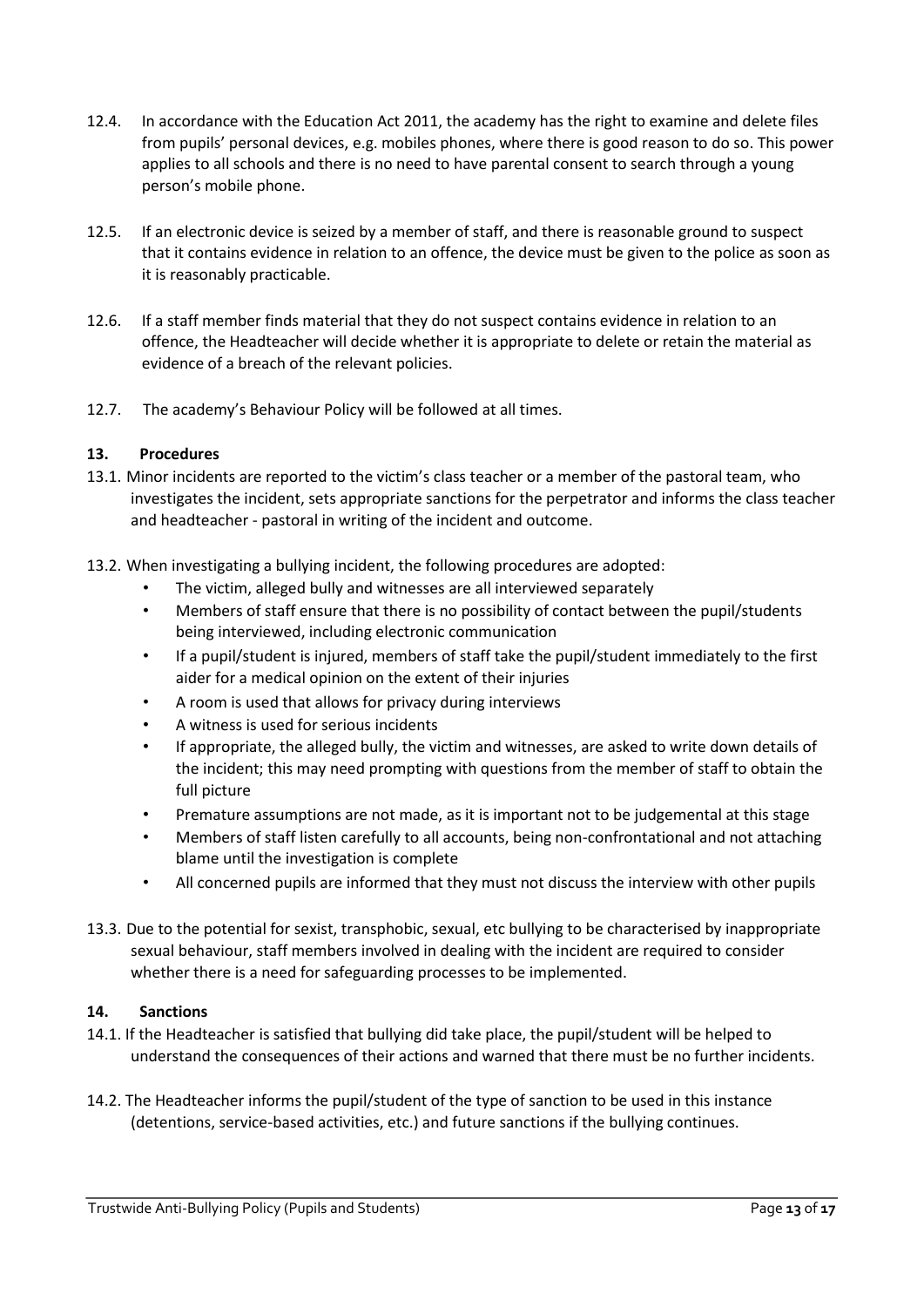- 14.3. If possible, the Headteacher will attempt reconciliation and will obtain a genuine apology from the bully. This will either be in writing to the victim (and/or witnesses if appropriate), or face-toface, but only with the victim's full consent. Discretion is used here; victims will never feel pressured into a face-to-face meeting with the bully.
- 14.4. The perpetrator is made to realise, by speaking regularly with their class teacher or the pastoral support team, that some pupil/students do not appreciate the distress they are causing, and that they should change their behaviour.
- 14.5. Parents are informed of bullying incidents and what action is being taken.
- 14.6. The class teacher informally monitors the pupils involved over the next half-term.

#### **15. Support**

- 15.1. If the pupil/student visits pastoral support, pastoral support informally checks whether the bullying has stopped.
- 15.2. For a month after the initial complaint of bullying, the class teacher or pastoral support hold an informal discussion, on a regular basis, to check whether the bullying has stopped.
- 15.3. A member of the Senior Leadership team holds a formal meeting, on a monthly basis, to check whether the bullying has stopped – these formal meetings will continue to take place once a month until the class teacher or pastoral support team and victim are confident the bullying has stopped.
- 15.4. If necessary, group dynamics are broken up by members of staff by assigning places in classes.
- 15.5. The victim is encouraged to tell a trusted adult in academy if bullying is repeated.
- 15.6. The victim is encouraged to broaden their friendship groups by joining lunchtime or after-academy club or activity.
- 15.7. The academy, particularly the DSL, will work with the victim to build resilience, e.g. by offering emotional therapy.
- 15.8. The academy realises that bullying may be an indication of underlying mental health issues. Perpetrators will be required to attend a mandatory counselling session, to assist with any underlaying mental health or emotional wellbeing issues.
- 15.9. The academy will work with the perpetrator regarding any underlaying mental health or emotional wellbeing problems.

#### **16. Follow-up support**

- 16.1. The progress of both the bully and the victim are monitored by their class teacher.
- 16.2. One-on-one sessions to discuss how the victim and bully are progressing may be appropriate.
- 16.3. If appropriate, follow-up correspondence is arranged with parents one month after the incident.
- 16.4. Pupil/students who have been bullied are supported in the following ways: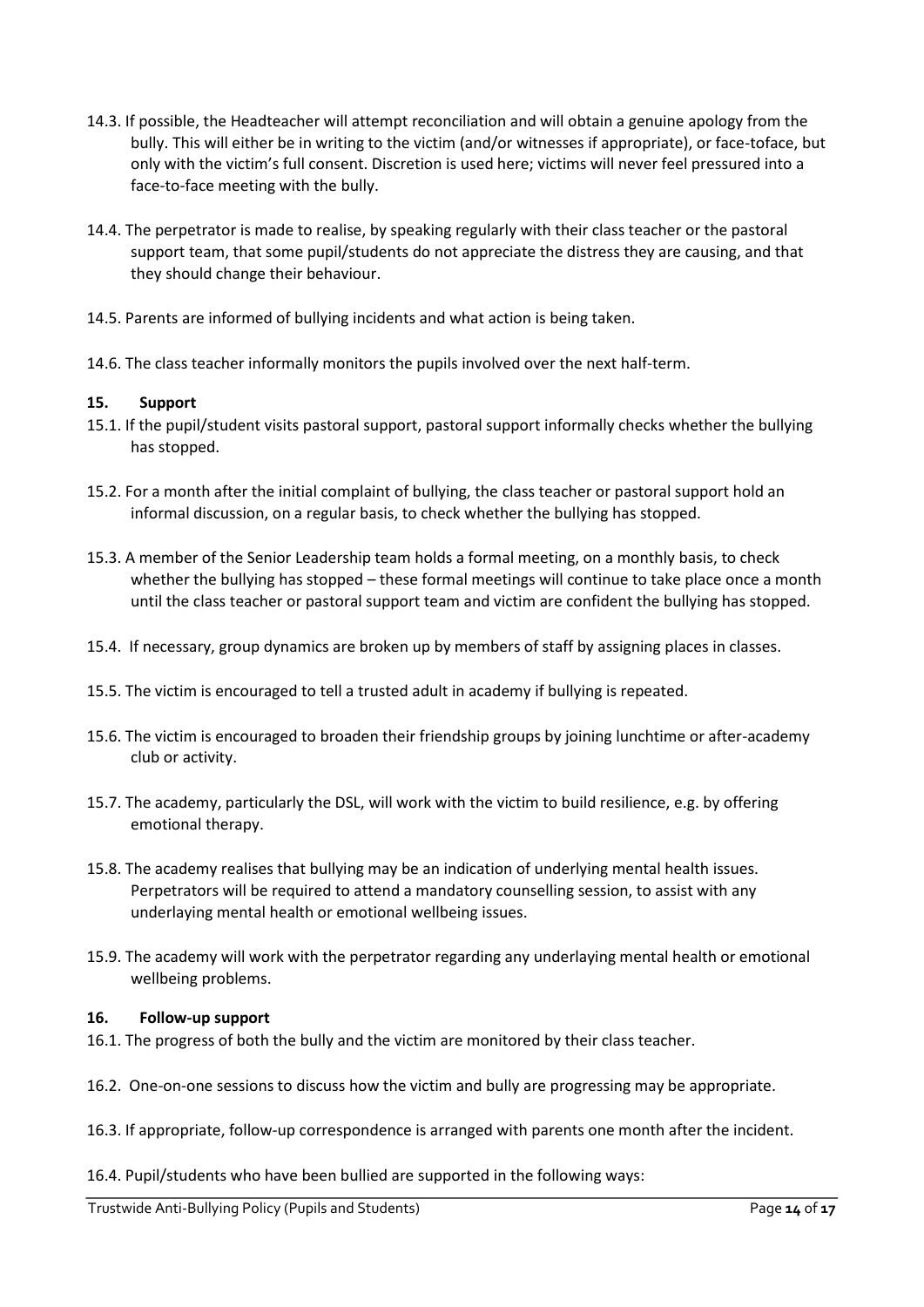- Being listened to
- Having an immediate opportunity to meet with a member of staff of their choice
- Being reassured
- Being offered continued support
- Being offered counselling, where appropriate
- 16.5. Pupil/students who have bullied others are supported in the following ways:
	- Receiving a consequence for their actions
	- Being able to discuss what happened
	- Being helped to reflect on why they became involved
	- Being helped to understand what they did wrong and why they need to change their behaviour
	- Appropriate assistance from parents
	- 16.6. Pupil/students who have been bullied will be assessed on a case-by-case basis and the DSL will, if necessary, refer the victim of bullying to CAMHS.
	- 16.7. In cases where the effects of bullying are so severe that the pupil/student cannot successfully reintegrate back into the academy, the Headteacher and ADSL will look to transfer the pupil/student to another mainstream school.
	- 16.8. Where a child has developed such complex needs that alternative provision is required, the pupil/student who has been the victim of bullying, their parents, the Headteacher and ADSL will meet to discuss the use of alternative provision.

#### **17. Bullying outside of the academy**

- 17.1. The Executive Headteacher has a specific statutory power to discipline pupil/students for poor behaviour outside of the academy premises. Section 89(5) of the Education and Inspections Act 2006 gives the Headteacher the power to regulate pupil/students' conduct when they are not on academy premises, and therefore, not under the lawful charge of a academy staff member.
- 17.2. Teachers have the power to discipline pupil/students for misbehaving outside of the academy premises. This can relate to any bullying incidents occurring anywhere off the academy premises, such as on school or public transport, outside the local shops, or in a town or village centre.
- 17.3. Where bullying outside the academy is reported to academy staff, it is investigated and acted on.
- 17.4. In all cases of misbehaviour or bullying, members of staff can only discipline the pupil/student on academy premises, or elsewhere when the pupil/student is under the lawful control of the member of staff, e.g. on an academy trip.
- 17.5. The Headteacher is responsible for determining whether it is appropriate to notify the police, or the anti-social behaviour coordinator, of the action taken against a pupil/student.
- 17.6. If the misbehaviour could be of a criminal nature or poses a serious threat to a member of the public, the police are always informed.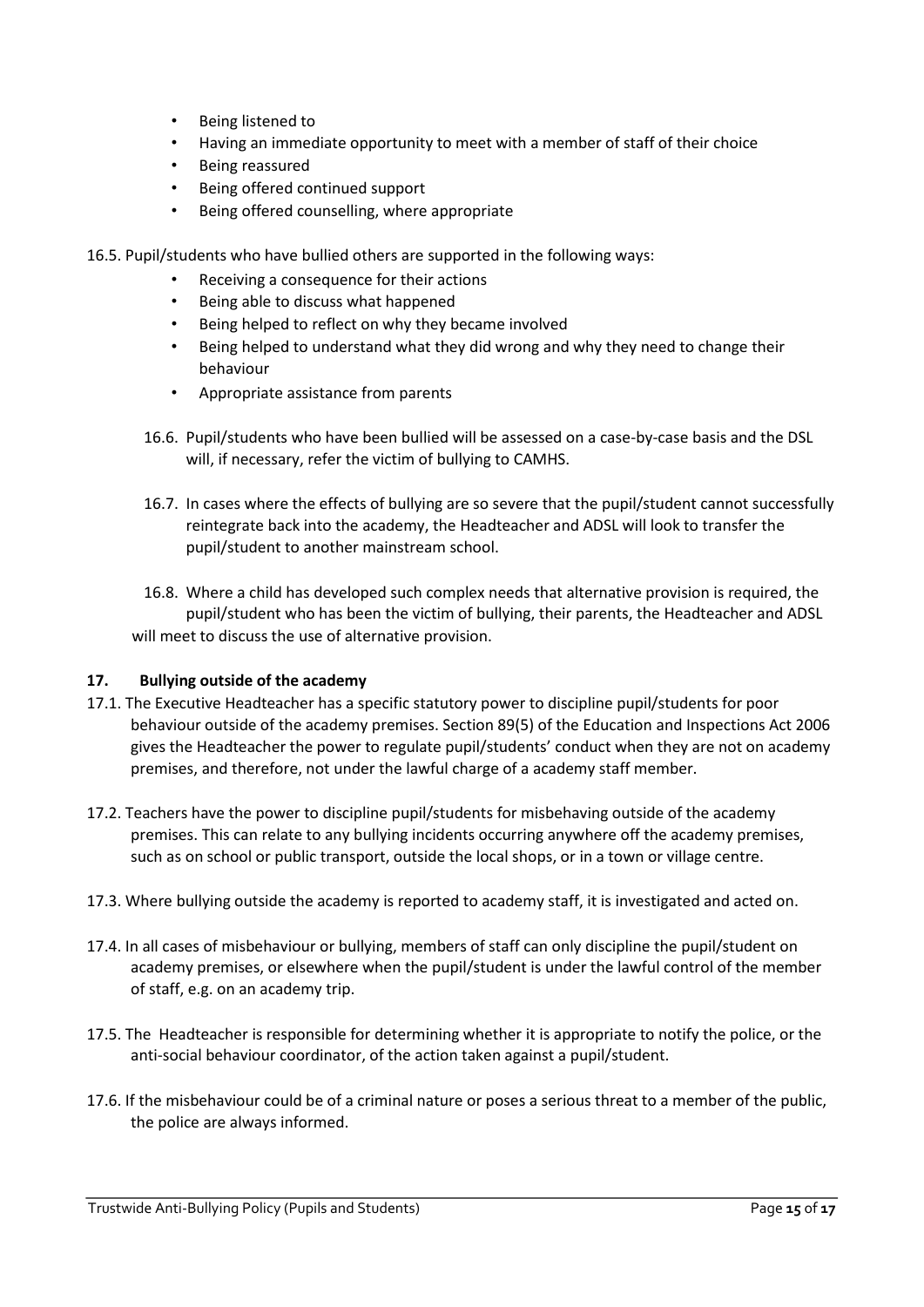# **18. Monitoring and review**

- 18.1. This policy is reviewed every 3 years by the Trust
- 18.2. The scheduled review date for this policy is October 2022.

# **Appendix 1**

#### **Bullying Report Form**

This form will be sent to the headteacher/principal upon completion.

| <b>Personal details</b>                          |         |
|--------------------------------------------------|---------|
| Name of person reporting<br>incident:            |         |
| Name of pupil/student(s) being<br>bullied:       |         |
| Gender:                                          |         |
| Year group:                                      |         |
| Form group:                                      |         |
| How<br>may we contact<br>you<br>(please circle)? |         |
|                                                  |         |
| At academy                                       | At home |
| <b>Home address:</b>                             |         |
| Email:                                           |         |
| Telephone:                                       |         |

| <b>Incident details</b>             |
|-------------------------------------|
| <b>What happened?</b>               |
|                                     |
| Where did the incident take place?  |
|                                     |
| When did the incident occur?        |
|                                     |
| Who has been suspected of bullying? |
|                                     |